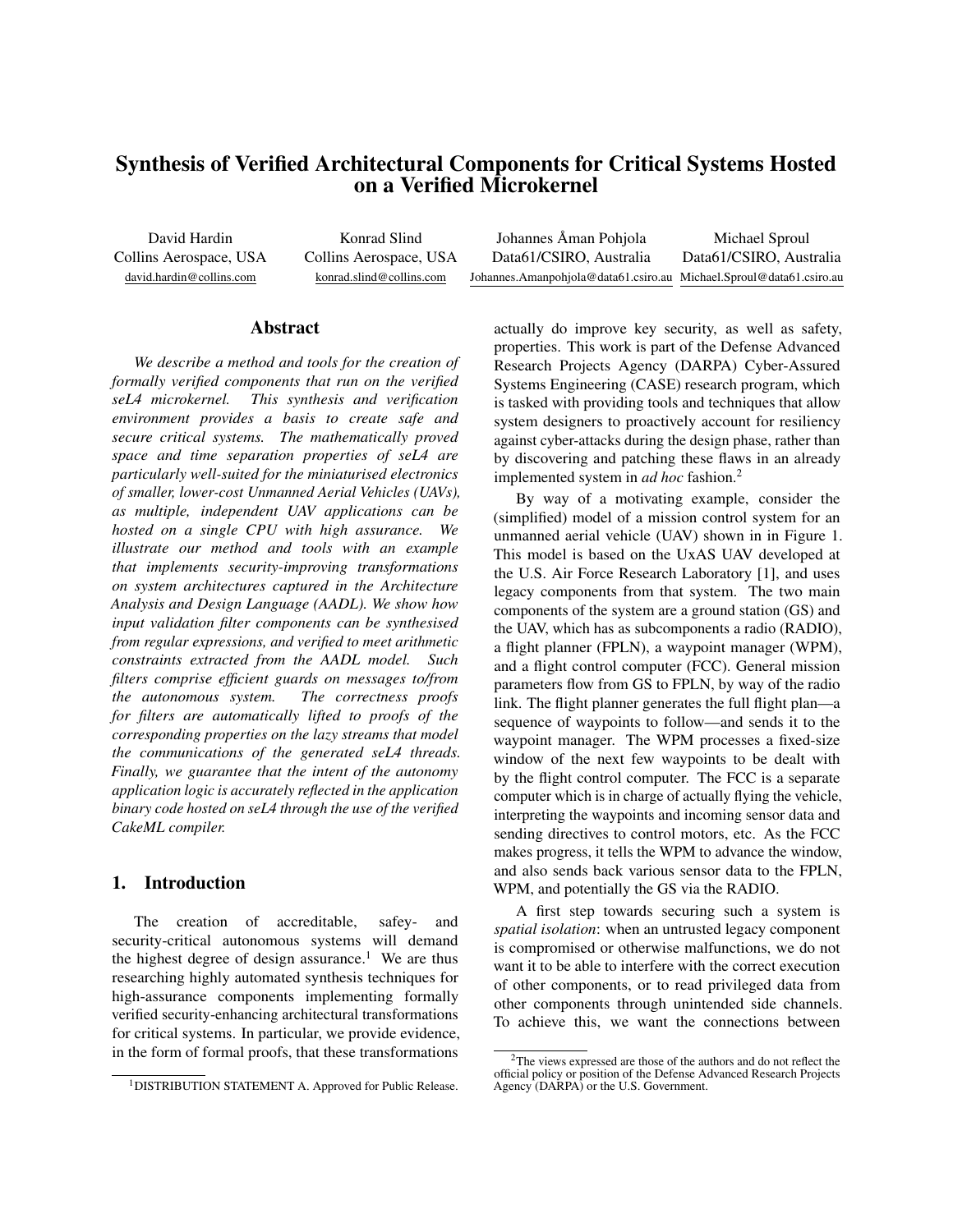

Figure 1. Simplified model of a UAV flight controller.

the components that are explicitly present in design diagrams such as Figure 1 to be the only communication channels present in the running system. While such isolation can be achieved by running each component on its own physically isolated hardware, we reduce cost, gain flexibility, and enable miniaturization by using the same general-purpose hardware to run several distinct components. In order to recover spatial isolation in this setting, we run components on seL4 [2], a verified capability-based microkernel accompanied by formal proof of spatial isolation properties down to the binary level.

While isolation defends against attacks through *unintended* channels, it does nothing to guard against attacks through the *intended* channels. For example, a compromised ground station or radio driver could be used to feed malformed messages that the legacy flight planner is not equipped to handle. This could be exploited to induce crashes or privilege escalation through buffer overflow, etc.

Our goal in the present paper is that the system designer, having noticed the potential for such a vulnerability, should have at her disposal a toolbox of *security-enhancing architectural transformations* for inserting countermeasures into the architecture. These countermeasures should be non-intrusive, reusable and highly trustworthy. They should not change the (potentially brittle) legacy components — instead, they place security enhancements *around* them. They should be easy to configure and deploy for the needs of different systems. Trustworthiness, the main focus of this paper, is very important: when we introduce more components into a system, they too become part of the attack surface. Thus, each component inserted by a transformation is accompanied by a formal proof connecting the component's intended behaviour with the behaviour of its implementation down to the binary level. The transformations in our toolbox include isolation (realised, for example, by the introduction of the verified seL4 separation kernel), filter insertion, data transformer insertion, safety monitor insertion, and measurement/attestation.

The concrete transformation we consider in this paper is *filter insertion*, which is a pattern to prevent attacks

that rely on malformed messages. This transformation is illustrated on the UAV mission control example in Figure 2. The filter controls the flow of messages on the communication channel, ensuring that only messages that are well-formed get forwarded from the radio driver to the flight controller, and conversely, that every well-formed message gets forwarded. The precise definition of "well-formed" will of course vary from situation to situation; hence, it is a parameter that the system designer can instantiate. In this paper, we consider filters where well-formedness can be decided by regular expressions. Our toolchain will then:

- 1. compile the regular expression to a table-driven deterministic finite-state automaton (DFA) by instantiating a general regexp compiler theorem provided in HOL4;
- 2. synthesise CakeML code that implements matching of strings against the DFA from the preceding step using proof-producing synthesis [3];
- 3. generate an I/O wrapper around the synthesised code that allows it to be inserted on any Remote Procedure Call (RPC) connection between two components of the CAmkES [4] component architecture for seL4;
- 4. produce a proof, covering both liveness and safety, that this program implements the expected behaviour of a filter component: it lets through exactly the messages described by the regular expression; and
- 5. generate a binary filter implementation using the verified CakeML compiler.

These steps are carried out in the HOL4 theorem prover, which we integrate into the CAmkES build system: thus, strong evidence for the trustworthiness of transformations are built along with the system image wherein they are used.

Since regular expressions tend to be somewhat opaque, it is also important to have some independent assurance that a given regular expression really does correspond to the intended meaning of "well-formed". To address this, we require proofs of the formal relationship between a given regular expression and a high-level logic specification extracted from the Architecture Analysis and Design Language (AADL) model of the UAV system.

Notation This paper uses notation that closely follows that of the underlying HOL4 formalisation, with some modifications for readability. We use this font for HOL4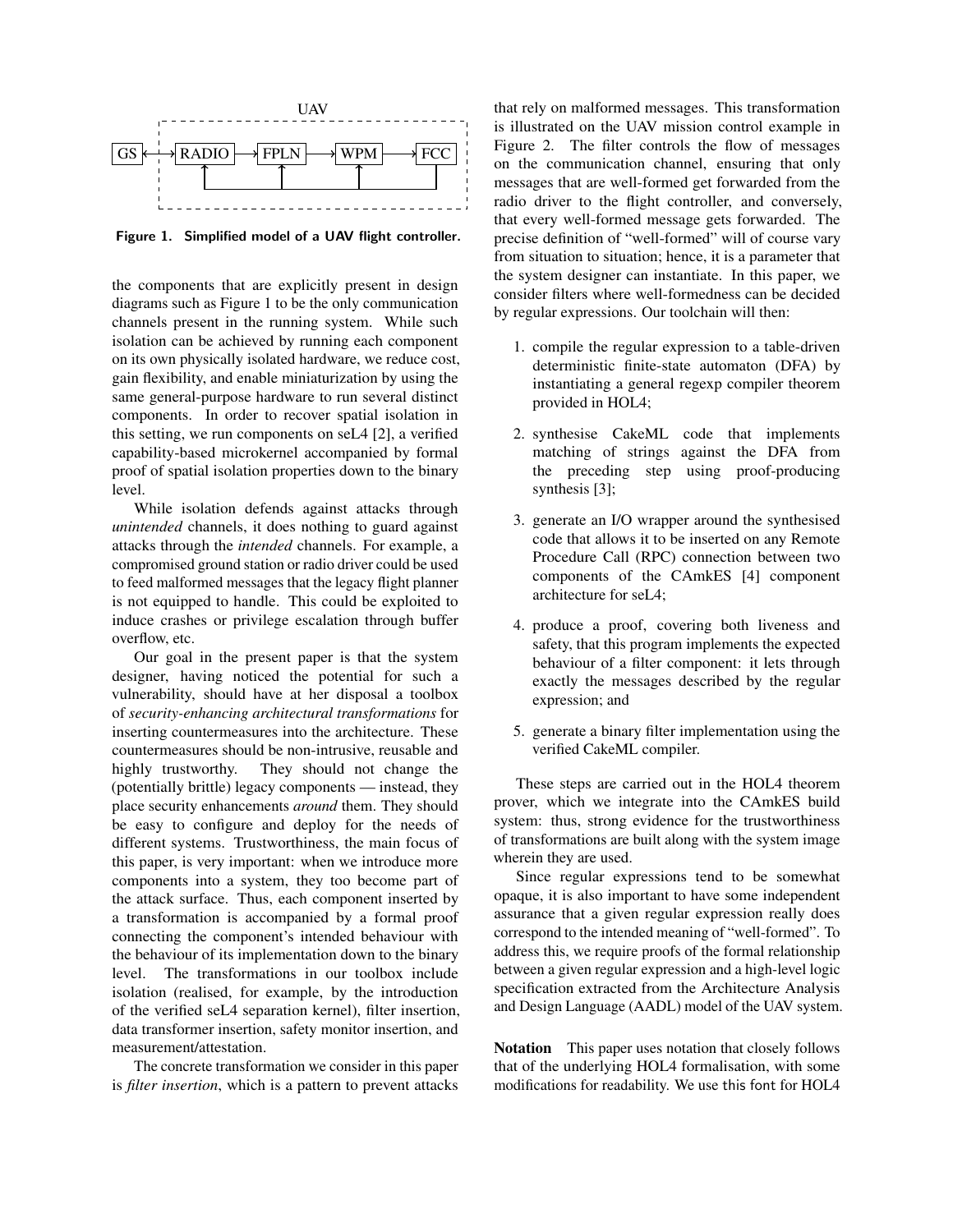

Figure 2. Simplified model of a UAV flight controller with inserted filter.

constant names and type constructors, this font for (free or bound) HOL4 variables, and this font for HOL4 types and CakeML code. We write deeply embedded CakeML code in concrete syntax for readability.

We write  $f(x)$  or  $f(x)$  for the application of the function  $f$  to the argument x. T and  $F$  denote truth and falsity. SOME and NONE are the type constructors of the option type, denoting respectively a value or the absence of a value. The function the extracts the value of an option that denotes a value, so the (SOME  $x$ ) = x.

We overload  $\parallel$  to denote both the empty (inductive) list and the empty (coinductive) lazy list; similarly  $\sim$ , written in infix, denotes concatenation for both lists and lazy lists. Finite list "cons" is written infix (::). length, map, filter, take, zip, flatten and drop denote the usual library functions on lists; when prefixed by an l as in llength, they denote the corresponding functions on lazy lists. llength returns num option rather than num: llength  $l = \text{NONE}$  means that l is infinitely long. replicate  $n$  e denotes a list consisting of  $n$  copies of e. We write  $l_n$  for the n:th element of the list  $l$  (if it exists), and lgenlist f for the list  $[f(0), f(1), f(2), \dots]$ . Equality on lazy lists coincides with list bisimilarity in HOL4, so  $l_1 = l_2$  is true iff no difference between  $l_1$ and  $l_2$  can be observed by repeated application of the destructors lhd (lazy list head) and ltl (lazy list tail).

# 2. Architectural modelling and transformation

AADL [5] is an industrial system architecture description language. We have been using AADL on projects aimed at performing analysis and verification of system-level designs for cyber-physical systems, such as UAVs [6]. AADL provides the constructs needed to model embedded systems such as processes, threads, processors, devices, buses, and memory. An AADL model captures the whole system and can thus can serve as a central place for system-level analysis, reasoning, scheduling, generation of executables, etc. We are investigating architecture-to-architecture transformations that provably improve the security of a system. The Collins team has built AADL-based reasoning tools [7] [8] in previous work, and we are currently engaged in

enhancing these tools with the technology developed in the present paper.

# 2.1. AGREE contract checking and the Resolute assurance case tool

The AGREE tool [7] supports component-based hierarchical reasoning based on assume-guarantee behavioural specifications (contracts) placed on elements of an AADL architecture. AGREE contracts are expressed with past-time LTL formulas, and model-checking is accomplished using the JKind k-induction model-checker [9]. For our class of transformations, in which a new filter component is added to meet a security requirement, we wish to show that the filter indeed provides the specified well-formedness check on its inputs. This has twin aspects: first, the "empty" filter component is added to the architecture, and well-formedness of messages is expressed as an AGREE assertion on its output. The assertion becomes a leaf-level statement in the reasoning performed by the AGREE tool; thus, it must be proved separately. Second, the empty component is filled in: a regular expression is given and the corresponding DFA-based implementation is generated and compiled. The well-formedness property becomes a specification on the generated implementation, and the specification is (automatically) propagated to the infinitary behaviour of the filter component, by means of the proofs in Section 4.2. The creation of the filter component creates multiple pieces of verification evidence from the AGREE and HOL4 tools. Managing and combining the results of multiple reasoners justifying architectural transformations is the subject of current extensions we are making to Resolute, an assurance case tool with deep connections to AADL models [8].

#### 2.2. Example: UAV Coordinates

Consider an AADL model corresponding to the filter-transformed architecture depicted informally in Figure 2, a portion of which is shown in Figure 3. One of the data elements to be transferred between the Ground Station and the UAV are Location coordinates. By way of example, consider a location coordinate represented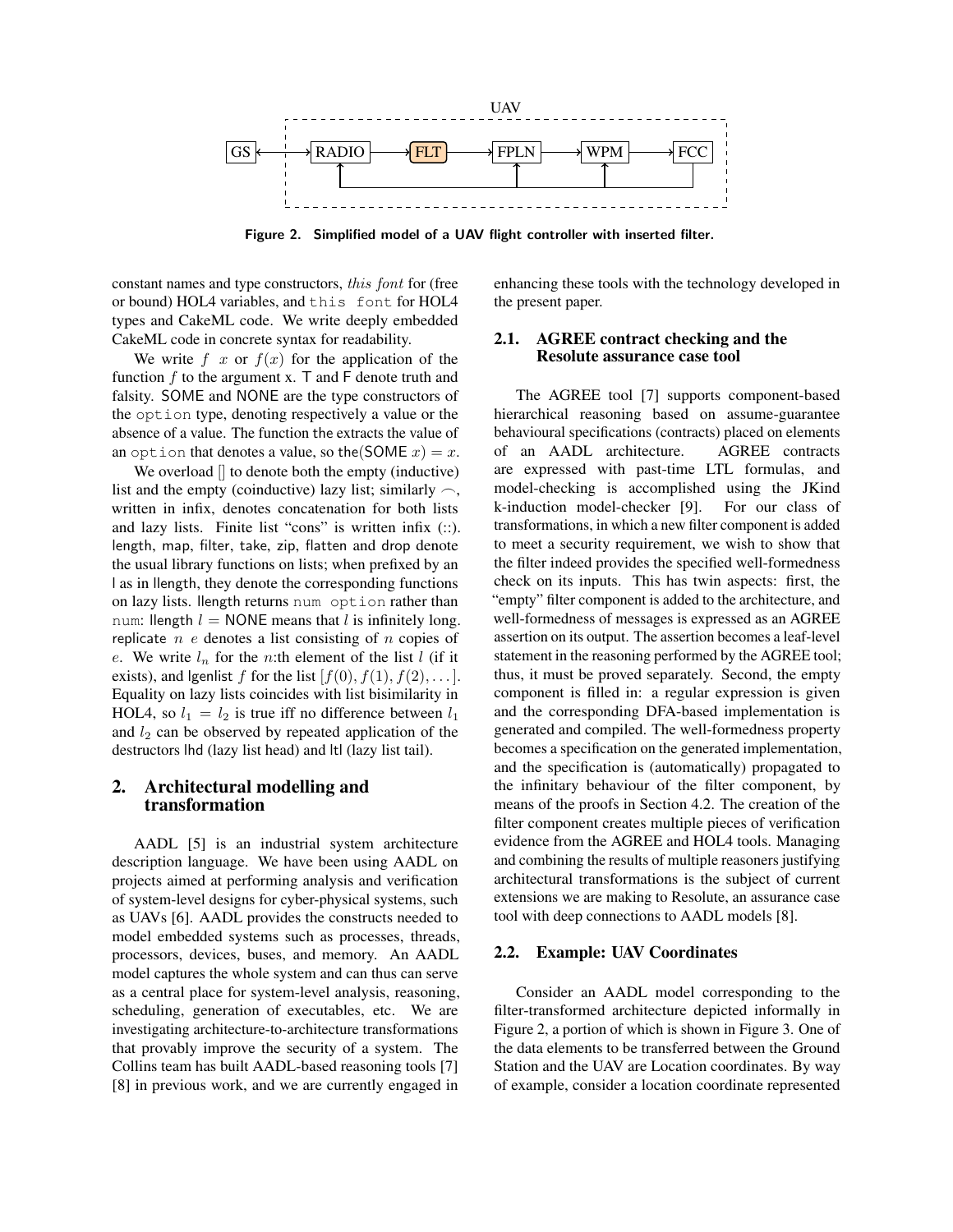#### by the following record structure in AADL:

```
data implementation Coordinate.Impl
  subcomponents
    latitude : data Base_Types:: Integer;
    longitude : data Base_Types::Integer;
    altitude : data Base_Types:: Integer;
end Coordinate.Impl;
```
We only wish to accept well-formed coordinates from the ground, as ill-formed coordinates could be used by a cyber attacker to inject malware, cause computational errors, direct the UAV into hostile territory, etc. We thus define a set of coordinate constraints in the AGREE contract language; one such set of constraints is presented in conventional mathematical notation as follows:

$$
\begin{aligned}\n\text{wf-coordinate}(c) &\Leftrightarrow & -90 \leq c.\n\end{aligned}\n\begin{aligned}\n\text{diffude} \leq 90 \land \\
-180 \leq c.\n\end{aligned}\n\begin{aligned}\n180 \leq c.\n\end{aligned}
$$

Thus the assertion to be added on the output out of the filter component is wf\_coordinate out. Note that such high-level specification of messages ignores important aspects of the wire format such as field order, endianess, and packing. Our toolchain provides support for such "metadata", which we exploit in order to obtain declarative specifications of message representations.

# 3. CakeML on seL4

In this section, we describe our setup for building CakeML programs that can run as components on seL4. The impact is a low-cost way of building highly trustworthy systems: we run components verified to the binary level on a microkernel verified to the binary level.

seL4 is a capability-based microkernel which aims to be both performant and secure. It is accompanied by a formal specification in Isabelle/HOL and an end-to-end proof that its C implementation and compiled binary refine this specification [2, 10, 11]. High-level confidentiality and information flow properties are proved over the abstract specification, which then apply to the binary by refinement.

As a general-purpose microkernel, seL4 provides only basic facilities: threads, virtual memory and messaging-passing inter-process communication. To build useful systems atop seL4 therefore requires significant design and implementation work, which should ideally be accompanied by further formal verification to maintain confidence in the correctness of the whole system. The seL4 ecosystem includes a component system called CAmkES [4] for building systems, which until now has primarily supported components written in C, for which formal verification

is costly. This work describes the first implementation of a CAmkES component in a high-level language for which a complete formal semantics is available, namely CakeML.

CakeML is a a dialect of Standard ML with a verified compiler, implemented and verified in the HOL4 theorem prover. CakeML programs written in concrete syntax or generated via translation from HOL4 [3] can be compiled in a semantics-preserving way to machine code for a variety of architectures, including ARMv6, ARMv8 and x86-64.

Figure 4 is an excerpt of the filter's CakeML code, which implements the interaction with seL4 as an event loop. In this loop, the # (accept\_call) and #(emit string) calls are *Foreign Function Interface* (FFI) function calls which act to receive and send data via seL4's RPC mechanism, implemented in C. Intuitively,  $# (f \circ \circ)$  s b calls the foreign function foo with the string argument s and a byte array b on which data that should be passed back to CakeML can be written (#(emit string) does not return anything and is therefore called with a zero-length array). The filter converts each array of bytes received into a null-terminated string, passes it to the verified regular expression matcher, and if it matches, sends it out via #(emit string). In our example system, there is a CAmkES component called the producer which sends strings to the filter, and another component called the consumer which receives the matching strings.

The filter program is written as deeply embedded CakeML code inside the HOL4 prover. HOL4 is invoked by the CAmkES build system to construct the filter and its accompanying correctness proofs (described in Section 4.2) alongside the seL4 system image on which it runs. To extract executable code from the HOL4 deep embedding, a number of options are available. Our current version of the tool pretty-prints the deeply embedded program as an S-expression, which we then compile outside the logic using a bootstrapped version of the verified CakeML compiler. If stronger assurance is desired, it is possible to do in-logic evaluation of the CakeML compiler, then print the resulting bytes to a file. We currently don't do this because it leads to much longer build times (measured in hours rather than seconds).

# 4. Filters specified by regular expressions

In this section, we describe the formal justification underlying our filter transformations. In earlier work [12] we reported on a verified compiler from extended regular expressions to table-driven DFAs, using Brzozowski's "derivative" approach; this compiler is available in the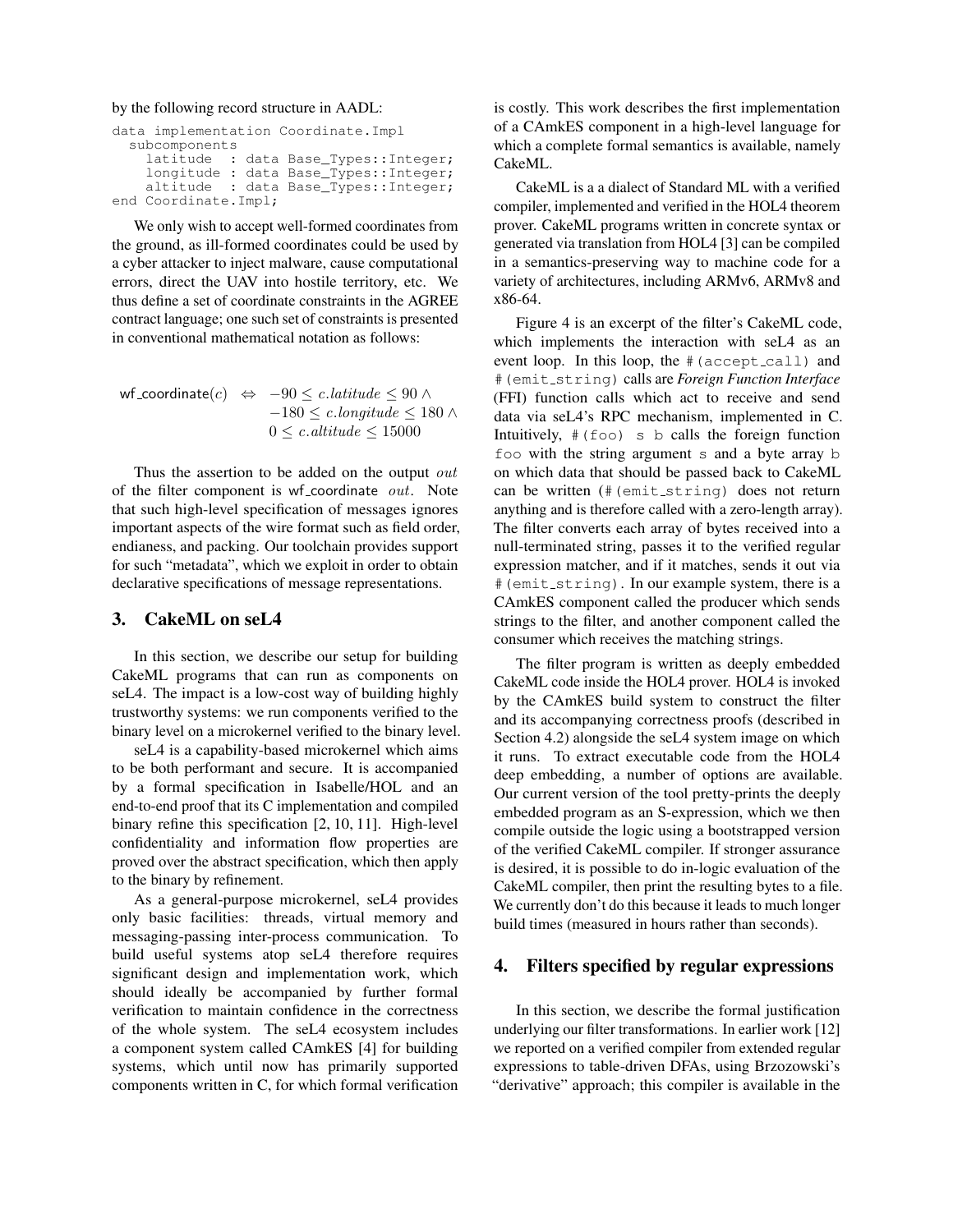

Figure 3. Partial UAV Software Architecture in AADL, with inserted CakeML filter.

```
fun forward_loop() =
 (#(accept_call) "" buffer;
  let
  val s1 = Word8Array.substring
             inputarr 0 256;
  val s2 = cut_at_null ln;in
   if match_string s2 then
    #(emit_string) s2 dummy
  else ()
  end;
  forward_loop())
                                              fun forward_matching_lines() =
                                               let
                                                val buffer =
                                                 Word8Array.array
                                                  256 (Word8.fromInt 0);
                                                val dummy =
                                                 Word8Array.array
                                                  0 (Word8.fromInt 0);
                                               in
                                                forward_loop()
                                               end
```
Figure 4. An excerpt of the filter's CakeML code.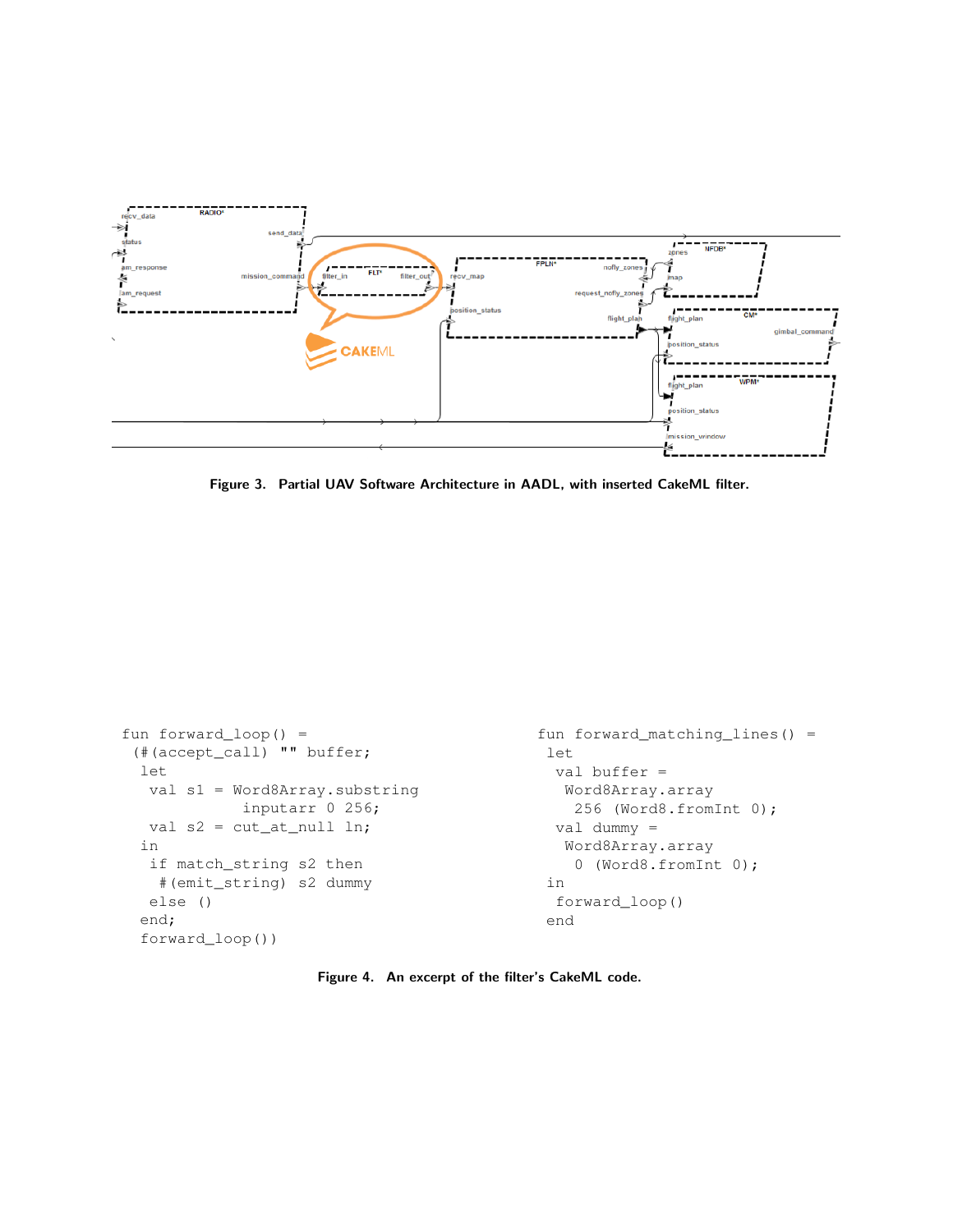HOL4 distribution. $3$  We make use of this compiler to create verified regexp-based filters. We have built a translation of AGREE arithmetical constraints to regexps and provide proof tools verifying semantical properties of the generated regexps. Final steps generate and verify CakeML code implementing the CAmkES regular expression filter component.

#### 4.1. Semantic properties of formal languages

In our setting, a filter *specification* takes the form of logical constraints on a record type (supplemented with layout and well-formedness information) modelling network messages. The filter *implementation* is then generated by translating the logical constraints to an equivalent regular expression. This gives rise to a class of verification problems: namely, when does a regular expression  $r$  exactly capture well-formedness constraints on the fields of a record structure. We will write  $r \models$  SPEC for the following relation between regexp r and logic specification SPEC : recd  $\rightarrow$  bool.

$$
\forall \text{red.} \text{SPEC}(\text{red}) \Leftrightarrow \text{encode}(\text{red}) \in \mathcal{L}(r) \quad (1)
$$

where encode maps elements of the given record type to strings, and  $\mathcal{L}(r)$  is the regular language generated by regexp r. We call this setting SPLAT (*Semantic Properties for Language and Automata Theory*), since it combines formal language theory with specifications on the interpretation of the flat strings comprising message formats.

Theorems having the form of (1) bridge between the requirements needed for AGREE architectural reasoning and the correctness of regexp compilation. However, there are related theorems that are also required, e.g., invertibility and injectivity of encoding:

$$
\forall x. \text{ decode}(\text{encode } x) = x \forall x y. (\text{encode } x = \text{encode } y) \Rightarrow x = y
$$
 (2)

These can be required in the proof of (1), and are further evidence that the filter will work properly. Tan and Morrisett [13] explore some of the subtleties in formal proofs of Instruction Set Architecture (ISA)-level encoders/decoders.

Example 1. *Consider the well-formed coordinate filtering example of Example 2.2. The theorem proved is*

$$
\mathcal{R} \models \mathsf{wf\_coordinate},
$$

*or*

 $\forall r$ . wf\_coordinate $(r) \Leftrightarrow$  encode $(r) \in \mathcal{L}(\mathcal{R})$ 

*where*

$$
\texttt{encode}(r) = \texttt{enc 1} \ r. latitude \frown \texttt{enc 2} \ r. longitude \frown \texttt{enc 2} \ r. divide
$$

This theorem is proved automatically using the HOL4-based SPLAT infrastructure. SPLAT utilizes a suite of pre-proved rewrite rules, including invertibility of the component encoders, as well as specialised provers for membership in the appropriate character sets.

Expressiveness We think that specifying filters with regexps is a promising direction, combining a declarative approach to behaviour with a strong proof basis in formal language theory. Many common message formats are naturally expressed with regular expressions extended with intervals. Messages with fixed repetitions of data elements, e.g., arrays, can be expressed easily. Also, messages with *indeterminate* repetitions of data elements can be expressed with Kleene star. There are, of course, limitations: regexps are not able to handle data where wellformedness is a context-free (or beyond) language. For example, determining the well-formedness of JSON or XML-formatted messages would be out of scope, as would message formats where the wellformedness of one field depends on a value in another field. We are currently developing a verified lexing/parsing capability to extend our reach to more complex message formats.

#### 4.2. CakeML filter verification

Next we extend the correctness theorem about the regular expression compiler to the I/O behaviour of the filter component's CakeML implementation. The theorem can be composed with the CakeML compiler correctness theorem to obtain a corresponding theorem about the binary code that runs in the filter component. Taken together, these theorems imply a number of desirable properties:

> *Safety:* The filter's I/O behaviour is consistent with its specification, which is to forward to the consumer precisely those messages from the producer that match the regular expression.

> *Liveness:* The filter will keep executing indefinitely; it does not crash or otherwise terminate, given that seL4 continues to provide the necessary execution environment. As long as the producer keeps sending messages to the filter, the filter will always eventually process the next message. The filter cannot get stuck in an infinite silent loop, e.g. while processing any one message.

<sup>3</sup> In examples/formal-languages/regular.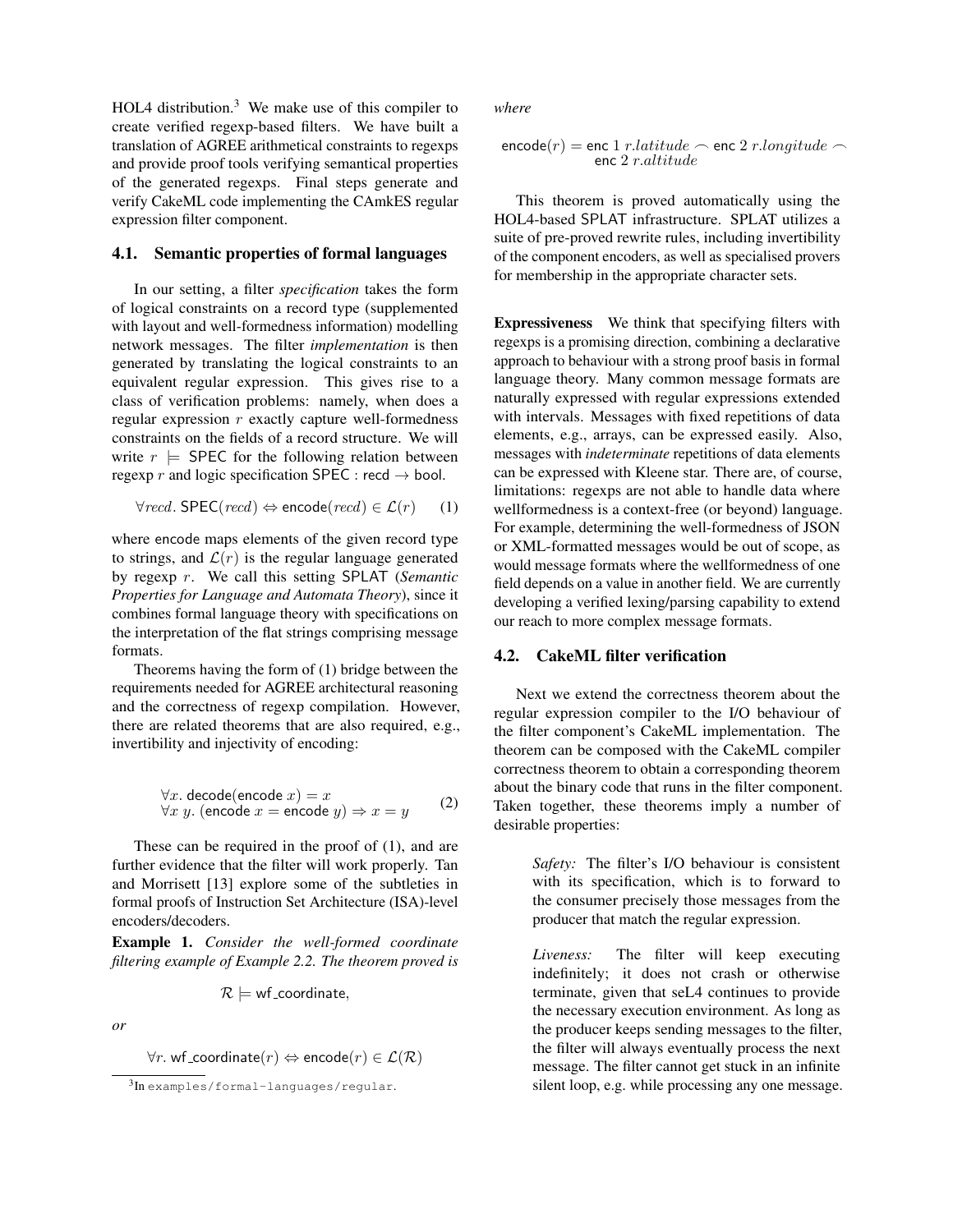In order to state the theorems with more precision, we need to recapitulate the semantics of two pertinent language features: divergence and foreign function calls. We will take the liberty of simplifying or eliding technical details that do not pertain to the matters at hand; those interested in the details are referred to the HOL4 sources for CakeML.<sup>4</sup>

Semantics of divergence and FFI calls The CakeML semantics is defined in two layers, which we shall call the *evaluator* and the *top-level semantics*. The evaluator is defined using *functional big-step semantics* [14] — or in other words, it is a function eval  $∈ state × program$ state  $\times$  result which defines the (unique) outcome of executing a program from a given initial state. eval is recursively defined in the style of an interpreter, as is common in these sorts of formalisations.

In order to make sure that eval terminates even if the program does not, the state contains a semantic clock, which is a natural number that gets decremented whenever eval visits a program construct that might induce non-termination, such as recursive function calls. When the clock runs out, eval immediately returns with the result Timeout. As we shall see, a divergent program is one that times out for every clock value.

CakeML programs that communicate with the outside world via the FFI have semantics that are parameterised by a *foreign function oracle*, which is a part of the program state that models the outside world. The oracle describes the effects of foreign function calls in terms of their impact on the outside world, and what data they pass from the outside world to CakeML.

Henceforth, we will write  $st_{k.o.t}$  for a state st with clock value  $k$ , FFI-oracle  $o$  and a list  $t$  of the foreign function calls that the program has emitted so far. We elide the clock value when it is irrelevant. We also write  $O(st)$  to denote this list of foreign function calls, so  $O(st_{k.o.t}) = k$ . We lift O to state  $\times$  result pairs as  $O((s,r)) = O(s)$ .

Finally, the top-level semantics of a program is defined as follows:

$$
\begin{array}{ll} \text{semantics}(st_{o,\text{[]}}, prog) = \\ \text{Terminate if } \exists k, st', v.\text{eval}(st_{k,o,\text{[]}}, prog) = \\ (st', \text{Value } v) \text{ and } O(st') = t \\ \text{Diverge}(t) \text{ if } \forall k. \ \exists st'.\text{eval}(st_{k,o,t}) = \\ (st', \text{Timeout}) \text{ and } \\ t = \sup\{O(\text{eval}(st_{k,o,t}, prog)) : k \in \mathbb{N}\} \\ \text{Failure otherwise} \end{array}
$$

Note that the observable behaviour of a divergent program is the supremum (ordered by list length) of the program's FFI traces for every possible clock value. This

supremum might be an infinite, and hence coinductive, list.

Verification CakeML-level verification was carried out using the CF (characteristic formulae) program logic [15], which supports sound reasoning about impure CakeML programs through an abstraction that models programs as higher-order logic formulae relating preconditions to postconditions. Unlike other tools to ease the verification of CakeML code [3, 16], all of which are restricted to terminating programs, CF was recently extended to accommodate liveness proofs for diverging programs [17]. This greatly eases verification because we are spared many low-level details considered in CakeML's big-step semantics; we need never explicitly massage low-level details such as namespace lookups and semantic clocks. Because CF is sound wrt. the CakeML semantics presented in the previous section, its use does not increase the trusted computing base. The resulting HOL4 proof script, covering the toolchain from invocation of the regexp compiler to generation, verification and compilation of the resulting CakeML implementation, is around 1500 lines of definitions and proofs and is available online. <sup>5</sup> All theorem statements that follow are formally proven therein.

To characterise the expected I/O behaviour of the filter in a way that does not refer back to the filter implementation, we define the function next events, which describes the I/O events produced by one iteration of the filter loop.

next\_events 
$$
f(i, l) =
$$
  
let  $h =$  take 256  $i \frown$  drop (length  $i$ )  $l$ ;  
in  
[IO-event "accept-call" []  $(zip (l, h)) \frown$   
if  $f$ (cut\_at-null( $i$ )) then  
[IO-event "emit-string" (cut\_at-null  $h$ ) []]  
else[]

We parameterise next events on an arbitrary *filter predicate* f. Later, we will instantiate f to be the membership predicate for a regular language, but it is worth stressing that our approach is applicable to filters that are not regexp-based. We abstract the internal state as a tuple  $(i, l)$ , where i is the next input to be consumed, and  $l$  is the current contents of the message buffer.

A specification of the filter's limit behaviour can then be obtained by the (possibly infinite) concatenation of the next events at every loop iteration.

This gives a coinductive list that describes the sequence of observable events that the filter program will

<sup>4</sup>http://code.cakeml.org/

<sup>5</sup>At code.cakeml.org, in examples/filterProgScript. The version available there presents only the filter correctness proofs, and has been decoupled from the build system presented in this paper.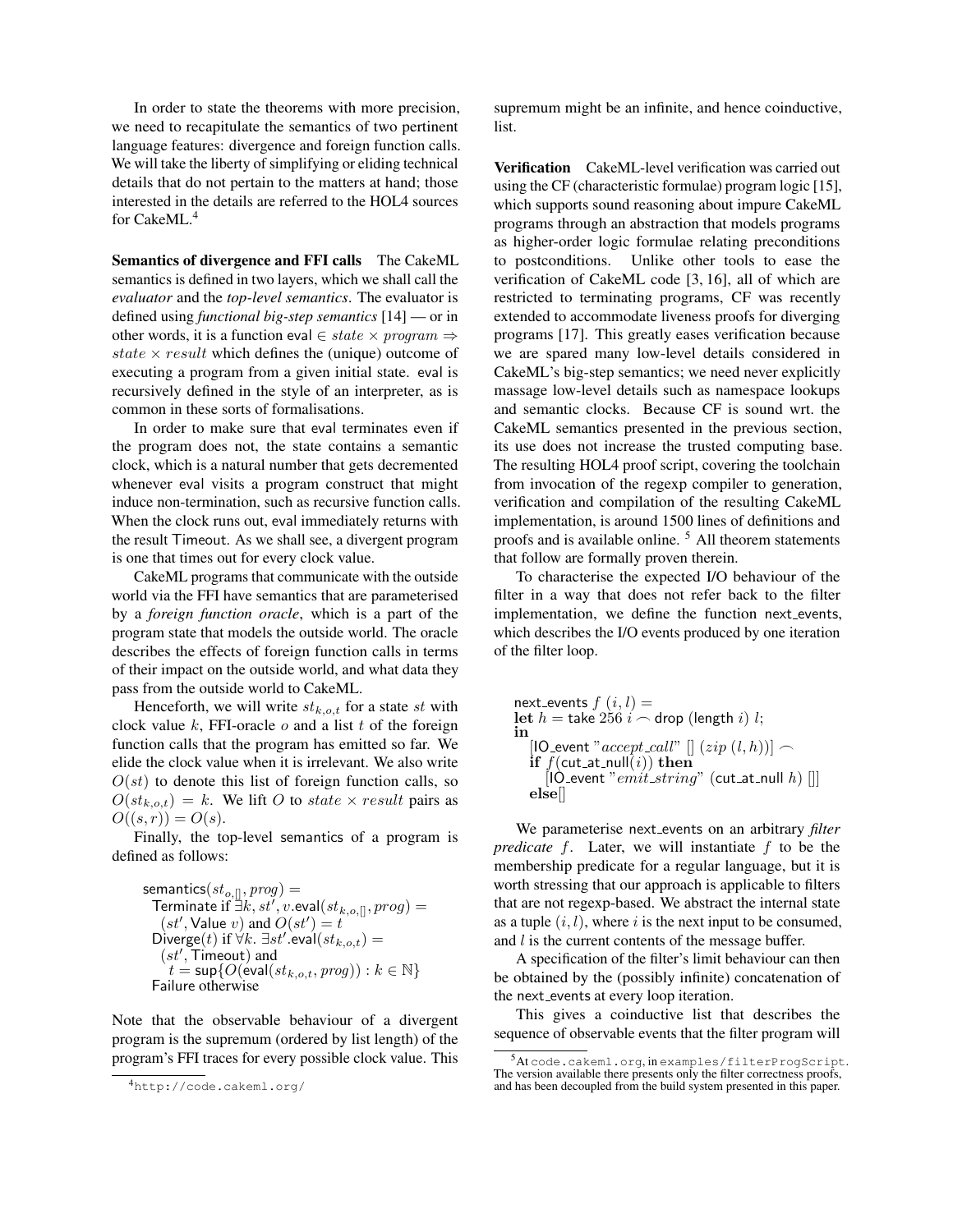reach throughout its execution. This is a very low-level specification: apart from being a HOL4 function rather than a CakeML program, it is at about the same level of abstraction as the implementation itself. Its main use is to construct a bisimulation witness in the proof of the following theorem:

Theorem 1. *If every message in* o.input *is null-terminated and at most 256 bytes long (including the null terminator), then there is a trace* t *such that*

$$
\texttt{semantics}(st_{o,[]}, \texttt{forward\_matching\_lines}()) = \\ \texttt{Diverge}(t)
$$

*and*

lfilter is emit  $(t) =$ lmap cut\_at\_null(lfilter  $(\mathcal{L}(r) \circ \text{cut}_\text{at}\text{-null}) o.\text{inputs})$ 

*where* r *is the regular expression under consideration for this particular filter.*

*Proof.* The proof is by Hoare logic-style reasoning using the CF proof rule for divergence [17].

In the inductive case, we prove by standard weakest precondition-style reasoning that the  $n$ :th iteration always terminates, producing as I/O the  $n$ :th next events.

In the limit case, we prove that the following is a list bisimulation:

$$
\begin{array}{l} \{(l_1,l_2):\exists i,l. \\\ l_1 = \text{Ifilter is\_emit}(\text{Iflatten}(\text{Igenlist} \\ (\lambda n.\text{next_events} \\ (\mathcal{L}(r)\circ \text{cut}\_\text{at-null})) \\ (i_n,l_n) \\\end{array})
$$

 $\Box$ 

This shows that the behaviour our filter, which can be explicitly characterised by filter\_events, corresponds to our intuition about filter operation — namely, that the list of output events is equal to the list of input events filtered by the regular expression's language. This final characterisation makes no reference to the filter's internal state.

These "good filter" proof results are recorded as evidence in the Resolute Assurance case tool for a given filter instance.

### 5. Related Work

In [18], Bohrer et al. study the synthesis of verified control monitors for cyber-physical systems that ultimately are implemented by synthesised CakeML code. Control monitors are similar to filters in that they are architectural components that are not meant to terminate. While we explicitly consider the limit behaviour of such non-terminating executions, Bohrer et al. avoid having to formally treat divergence by introducing a *stop oracle* which decides when the control loop should stop executing. Thus their verification is restricted to safety properties, whereas ours also addresses liveness.

Férée et al. [19] use CakeML to develop a verified implementation of the grep command-line tool, building on an earlier version of the regular expression compiler presented in this paper. While we perform DFA compilation at compile-time, grep requires the DFA to be generated at runtime based on the command-line arguments. Hence Férée et al.'s correctness theorem for grep must assume the unproven conjecture that Brzozowski derivation with smart constructors terminates — hence, the verification is limited to partial correctness of a (hopefully) terminating program. Since we perform this derivation at compile-time, our liveness property is not predicated on any such termination assumption.

The CompCert verified C compiler proofs have been extended to cover semantics preservation for divergent programs [20]; however, the only instance we are aware of where this capacity has been used is in the context of a compiler for the dataflow language Lustre by Bourke et al. [21], which uses CompCert as a backend. The compiler correctness theorem preserves guarantees similar to ours: every node in a Lustre program has semantics that characterise the infinite stream of the inputs it receives and the outputs it emits, and the paper establishes that the generated assembly code exhibits a bisimilar trace of read/write operations to volatile memory. Our verified filters are similar to the kinds of signal processing nodes considered in dataflow programming, but do not neatly fit the setting: while Lustre nodes produce an output for every input, our filters produce output only for well-formed inputs, and drop all other inputs.

The idea of relating arithmetic constraints to regular expressions and automata goes back at least to Büchi [22] and has been robustly mechanised in Mona [23]. It will be interesting to see if implementation techniques from that work can be used in ours. Recent papers by D'Antoni [24] and Suriyakarn et al. [25] focus on correctness and synthesis of decode/encode function pairs, but do not address the use of such building blocks in verifying higher-level properties.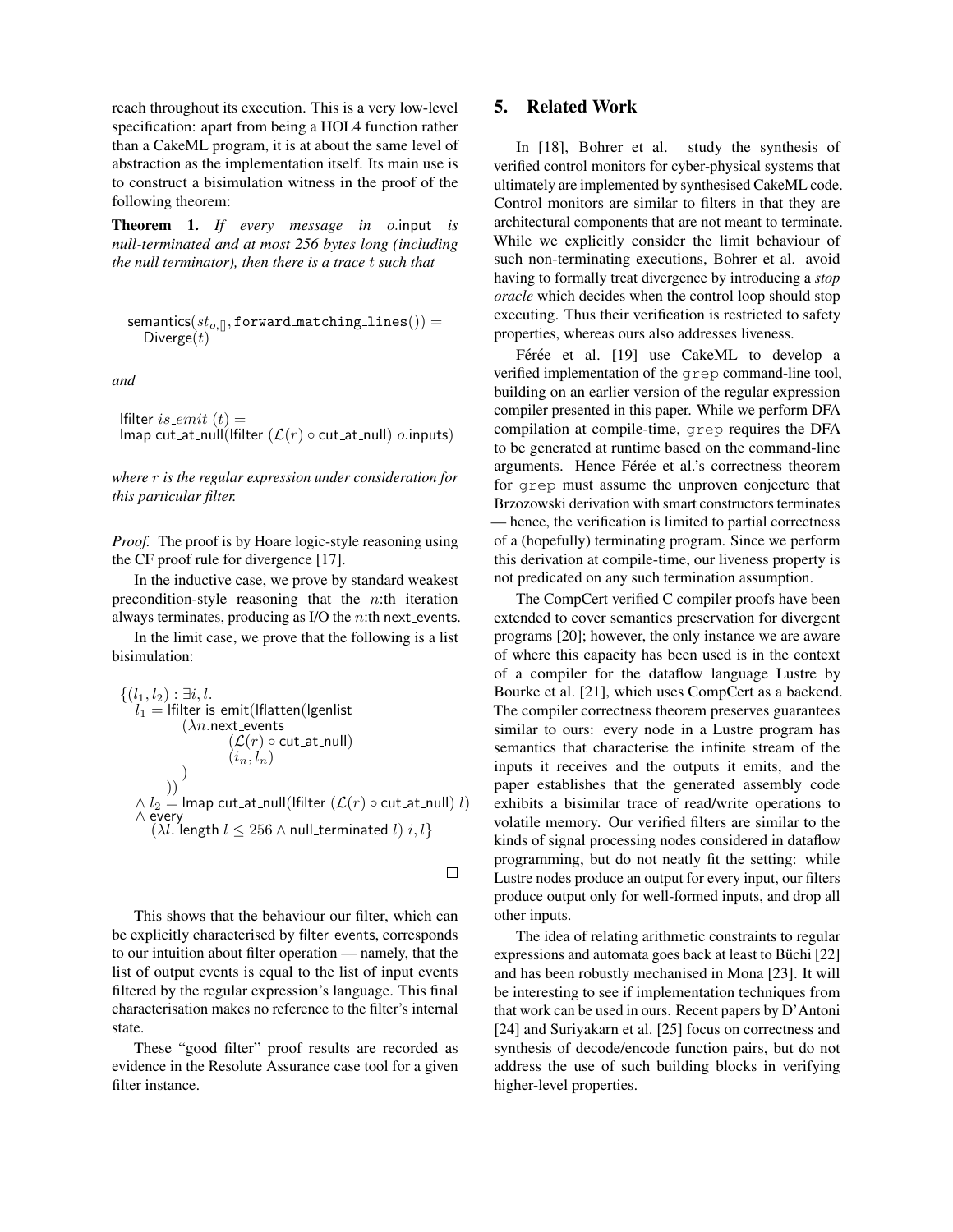### 6. Conclusion and Future Work

We have detailed a method and toolchain for the creation of formally verified security-enhancing autonomy components that run on a verified microkernel. We demonstrated how this toolchain can be used to implement security-improving transformations on system architectures specified in AADL, with implementations automatically synthesised using the verified CakeML compiler. Such transformations, e.g. input validation filters based on regular expressions, can be used to improve resiliency against cyber attack. We have proved safety and liveness properties that connect the filter's regular expression specification to the I/O behaviour of the running filter component in the context of the verified seL4 microkernel. Moreover, we have seen how SPLAT proofs connect the regular expression to higher-level designer-specified properties, captured in AADL.

This paper presents several directions for future work, many of which we are currently pursuing. One research thrust is to make verification of liveness properties for non-terminating CakeML programs more scalable. The CakeML compiler correctness theorem can transport our theorems about the filter implementation to the binary level, with one important caveat: it preserves semantics up to the fact that the binary is allowed to abort at any time if it runs out of memory. Hence liveness becomes "liveness unless we run out of memory". The filter *should not* run out of memory — the live memory does not grow between loop iterations — but it would be good to be able to state and prove unconditional liveness for the binary. The missing puzzle piece for this is a space-cost semantics for CakeML and a proof that the compiler preserves space-cost.

We will be using the approach described in this paper to support other verified architectural transformations. We are currently pursuing the synthesis of more complex filter components utilizing verified lexing and/or parsing, data transformation components, as well as verified safety monitors. Finally this paper does not address the entirety of the grand challenge of whole-system verification; that is, we do not as yet formally connect the components' correctness proofs with the seL4 correctness proofs. One major verification gap in our toolchain is that between the AADL architecture and its corresponding expression in CAmkES. In previous work [26] a tool known as *Trusted Build* handled this transformation; however, this was an informally developed tool with no explicit proof story. As part of current research, we are working to close this gap.

# Acknowledgments

We thank the anonymous referees for their insightful comments. This work was sponsored in part by the U.S. Defense Advanced Research Projects Agency (DARPA).

#### References

- [1] S. Rasmussen, D. Kingston, and L. Humphrey, "A brief introduction to unmanned systems autonomy services (UxAS)," in *2018 International Conference on Unmanned Aircraft Systems (ICUAS)*, pp. 257–268, June 2018.
- [2] G. Klein, J. Andronick, K. Elphinstone, G. Heiser, D. Cock, P. Derrin, D. Elkaduwe, K. Engelhardt, R. Kolanski, M. Norrish, T. Sewell, H. Tuch, and S. Winwood, "seL4: formal verification of an operating-system kernel," *Communications of the ACM*, vol. 53, no. 6, pp. 107–115, 2010.
- [3] M. Myreen and S. Owens, "Proof-producing translation of higher-order logic into pure and stateful ML," *Journal of Functional Programming*, vol. 24, no. 2–3, pp. 284–315, 2014.
- [4] I. Kuz, Y. Liu, I. Gorton, and G. Heiser, "CAmkES: A component model for secure microkernel-based embedded systems," *Journal of Systems and Software*, vol. 80, no. 5, pp. 687–699, 2007.
- [5] P. Feiler and D. Gluch, *Model-based engineering with AADL: An Introduction to the SAE Architecture Analysis and Design Language*. Addison-Wesley, 2012.
- [6] G. Klein, J. Andronick, M. Fernandez, I. Kuz, T. Murray, and G. Heiser, "Formally verified software in the real world," *Communications of the ACM*, vol. 61, pp. 68–77, October 2018.
- [7] D. Cofer, A. Gacek, S. Miller, M. Whalen, B. LaValley, and L. Sha, "Compositional verification of architectural models," in *Fourth NASA Formal Methods Symposium (NFM 2012)*, pp. 126–140, 2012.
- [8] A. Gacek, J. Backes, D. Cofer, K. Slind, and M. Whalen, "Resolute: an assurance case language for architecture models," in *HILT 2014*, pp. 19–28, ACM, 2014.
- [9] A. Gacek, J. Backes, M. Whalen, L. Wagner, and E. Ghassabani, "The JKind model checker," in *CAV 2018*, pp. 20–27, 2018.
- [10] T. Sewell, M. Myreen, and G. Klein, "Translation validation for a verified OS kernel," in *PLDI 2013*, pp. 471–482, ACM, 2013.
- [11] T. Murray, D. Matichuk, M. Brassil, P. Gammie, T. Bourke, S. Seefried, C. Lewis, X. Gao, and G. Klein, "seL4: From general purpose to a proof of information flow enforcement," in *2013 IEEE Symposium on Security and Privacy*, pp. 415–429, IEEE, 2013.
- [12] D. Hardin, K. Slind, M. Bortz, J. Potts, and S. Owens, "A high-assurance, high-performance hardware-based cross-domain system," in *SAFECOMP 2016*, vol. 9922 of *LNCS*, pp. 102–113, Springer, 2016.
- [13] G. Tan and G. Morrisett, "Bidirectional grammars for machine-code decoding and encoding," *Journal of Automated Reasoning*, vol. 60, no. 3, pp. 257–277, 2018.
- [14] S. Owens, M. Myreen, R. Kumar, and Y. Tan, "Functional big-step semantics," in *ESOP 2016*, vol. 9632 of *LNCS*, pp. 589–615, Springer, 2016.